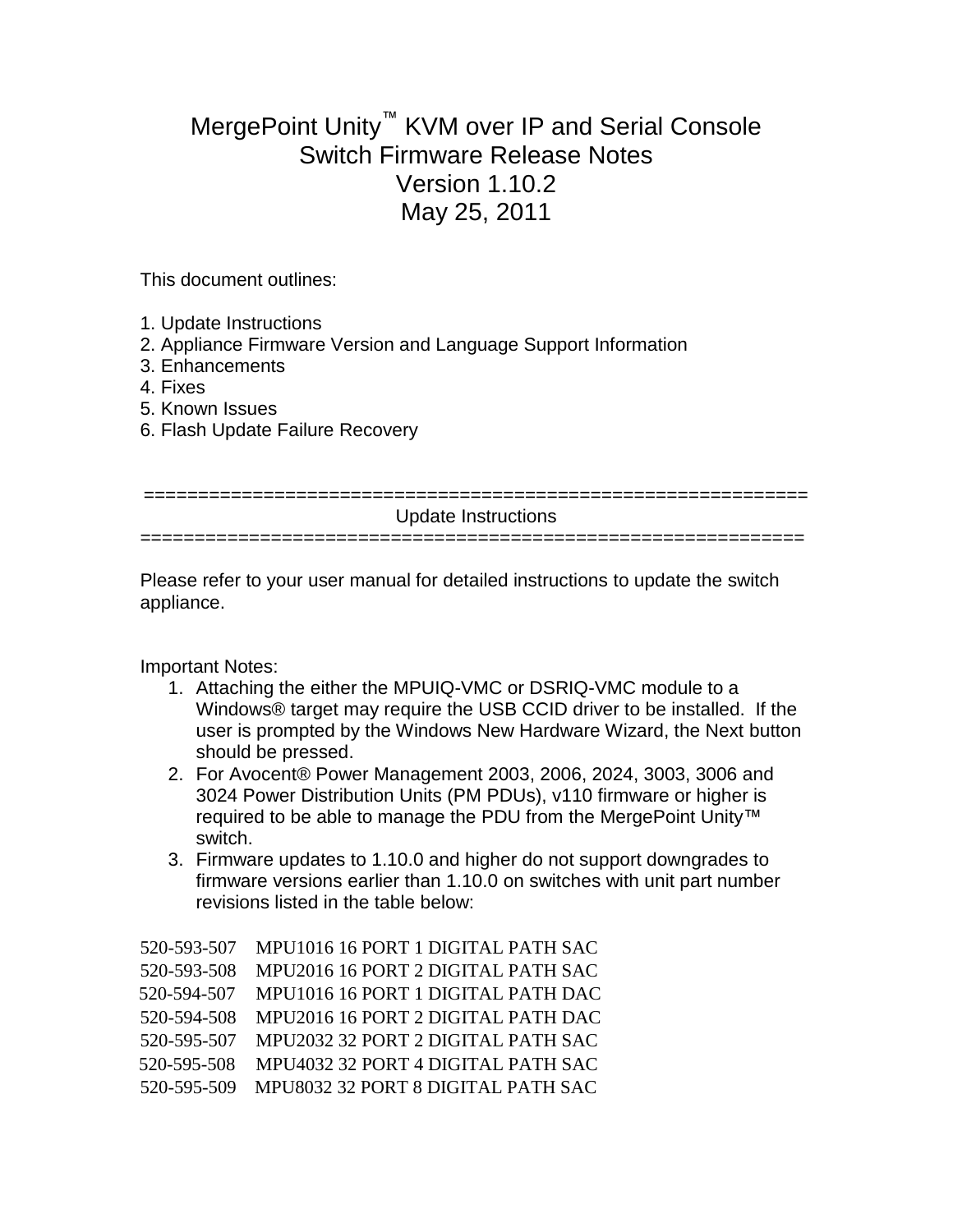| 520-596-507 MPU2032 32 PORT 2 DIGITAL PATH DAC |
|------------------------------------------------|
| 520-596-508 MPU4032 32 PORT 4 DIGITAL PATH DAC |
| 520-596-509 MPU8032 32 PORT 8 DIGITAL PATH DAC |
| 520-601-502 MPU108 8 PORT 1 DIGITAL PATH SAC   |
| 520-602-502 MPU108 8 PORT 1 DIGITAL PATH DAC   |
| 520-803-502 MPU104 4 PORT 1 DIGITAL PATH SAC   |

The user can obtain the 520 unit number in one of two methods:

- a. Unit label located on the bottom of the unit
- b. Local or Remote User Interface under Unit View -> Appliance -> Properties
- -> Identify -> Part Number

```
============================================================= 
Appliance Firmware Version and Language Support Information
```
=============================================================

The following appliances are supported with this update:

| <b>Switch</b> | <b>English</b>             |
|---------------|----------------------------|
| MPU104E       | FL0620-AVO-1.10.2.17762.fl |
| MPU108E       |                            |
| MPU108EDAC    |                            |
| MPU1016       |                            |
| MPU1016DAC    |                            |
| MPU2016       |                            |
| MPU2016DAC    |                            |
| MPU2032       |                            |
| MPU2032DAC    |                            |
| MPU4032       |                            |
| MPU4032DAC    |                            |
| MPU8032       |                            |
| MPU8032DAC    |                            |

**Enhancements** 

=============================================================

1. Supports FIPS 140-2 Level 1 cryptographic security requirements

=============================================================

The FIPS mode of operation can be enabled or disabled via the OBWI or local port and is executed after a reboot. When the FIPS module is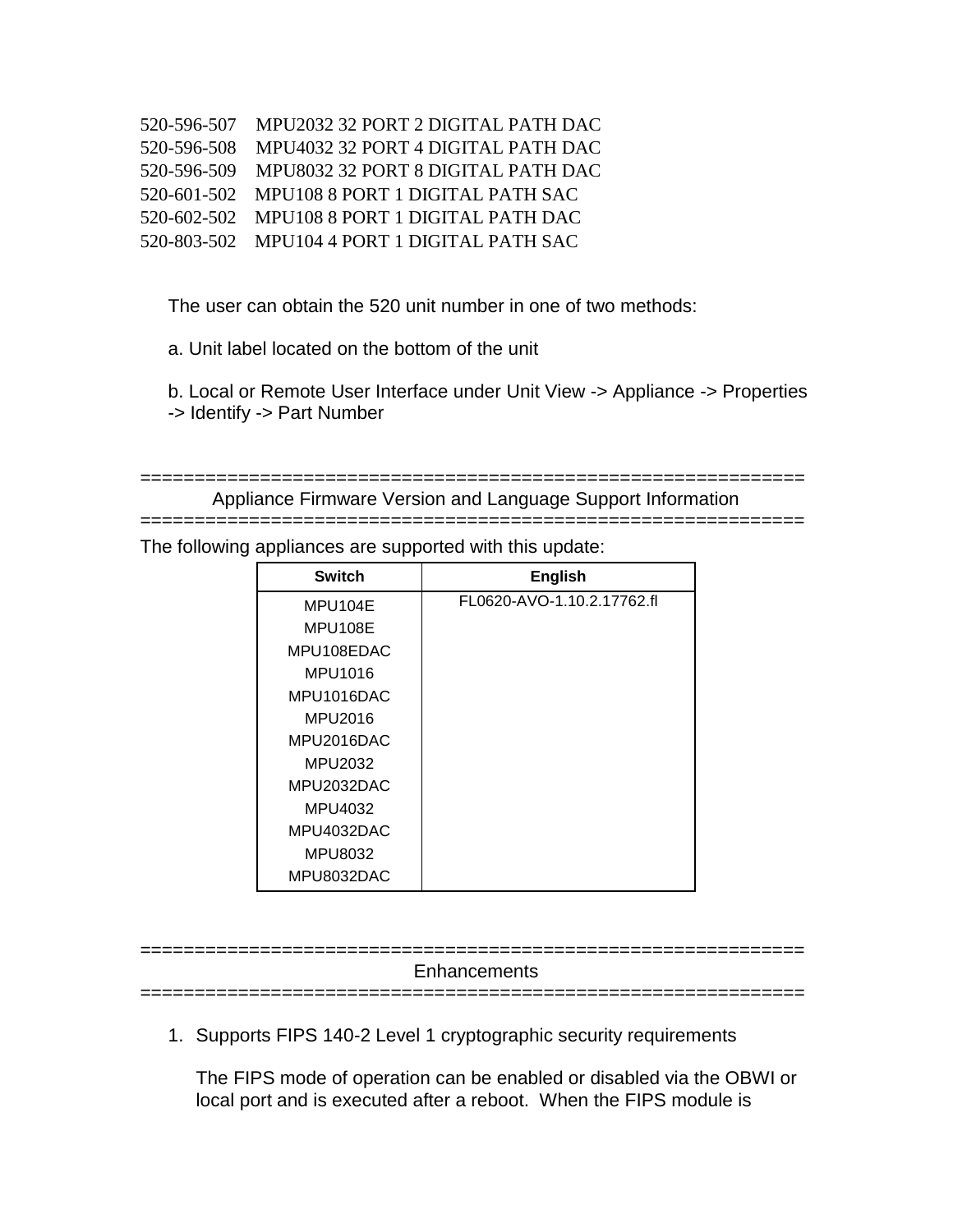enabled, a reboot of the appliance requires approximately 2 additional minutes to complete a FIPS mode integrity check. Note: The FIPS mode cannot be changed via the DSView™ 3 management software plug-in.

The MergePoint Unity™ switch uses an embedded FIPS 140-2 validated cryptographic module (Certificate #1051) running on a Linux PPC platform per FIPS 140-2 Implementation Guidance section G.5 guidelines.

============================================================= Fixes

=============================================================

The following bugs are fixed in this release:

- 1. Bug #60386 Pressing Print Screen to invoke Local OBWI fails
- 2. 656152980 User Administrator will no longer be able to view the appliance configuration options in the OBWI. In addition, the User Admin will no longer be able to create or manage Appliance Admin accounts.
- 3. 65616835 bottom portion of full screen mode not visible

============================================================= Known Issues =============================================================

============================================================= FLASH Update Failure Recovery =============================================================

If after a FLASH procedure, the switch does not boot into the new firmware version, it is possible to revert to the previous firmware version. Use the following steps to revert to the previous version of firmware:

- 1. Connect a serial cable to the Setup port on the rear panel of the MergePoint Unity™ switch.
- 2. Run a terminal program on the PC connected to the Setup port. The serial port settings should be: 9600 baud, 8 data bits, 1 stop bit, no parity, and no flow control.
- 3. Power on the MergePoint Unity™ switch.
- 4. In the terminal program, when the "Hit any key to stop autoboot" prompt appears, press any key.
- 5. A menu should now be displayed on the terminal program. Select "Boot Alternate" by entering 1 and pressing Enter.
- 6. The MergePoint Unity™ switch will then reboot to the previous firmware version automatically.